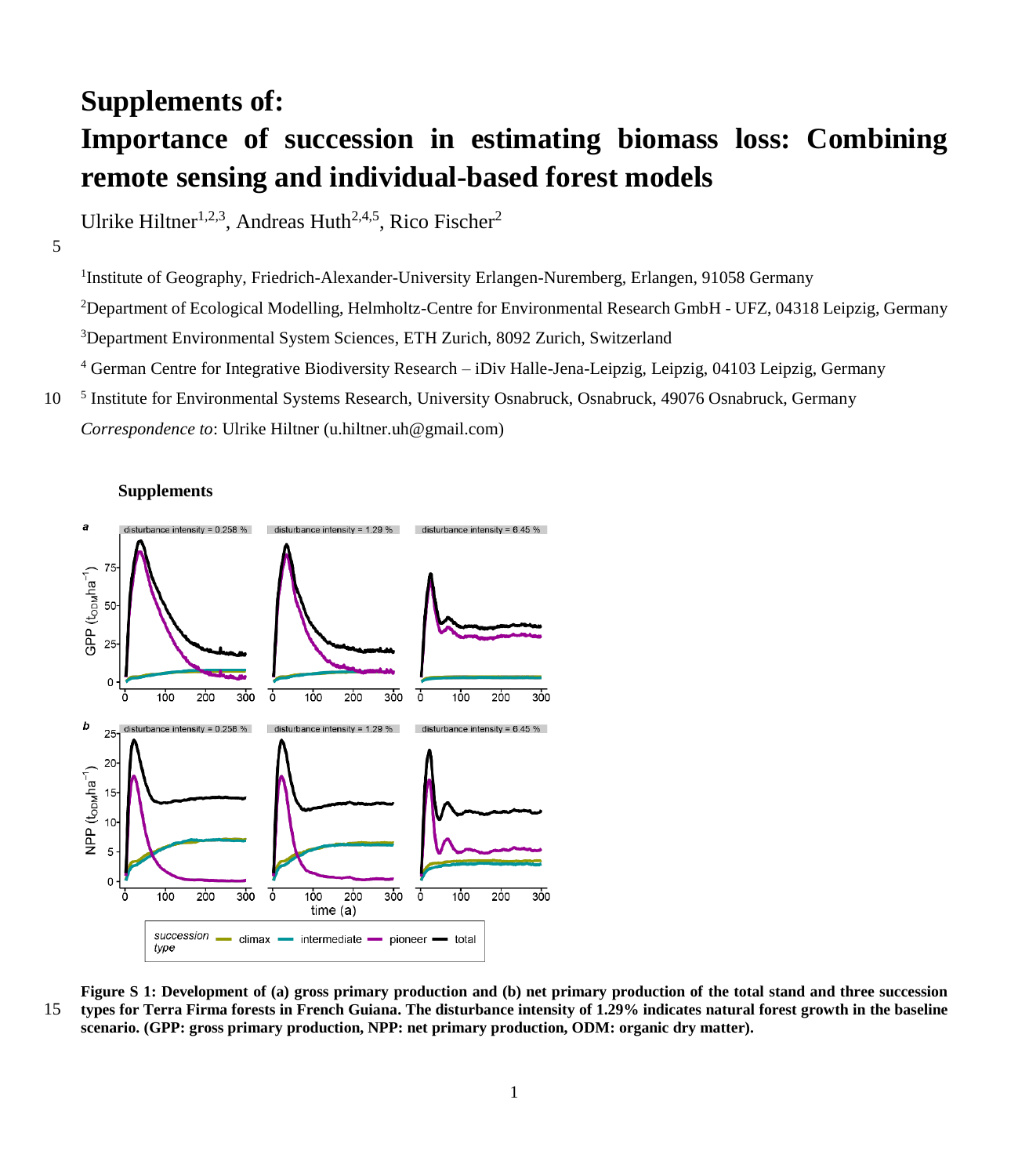

**Figure S 2: Goodness of the multivariate linear regression model fit (eq. 6). (a) Frequency distributions of simulated versus fitted**  20 **biomass mortality rates (***mAGB***). The dashed line indicates the arithmetic mean of both distributions. (b) Test for normally distributed residuals of** *mAGB* **around the expectation value (***Ε(mAGB)***) indicated by the dashed line. (c) Test for homoscedasticity of the residuals over fitted** *mAGB***.**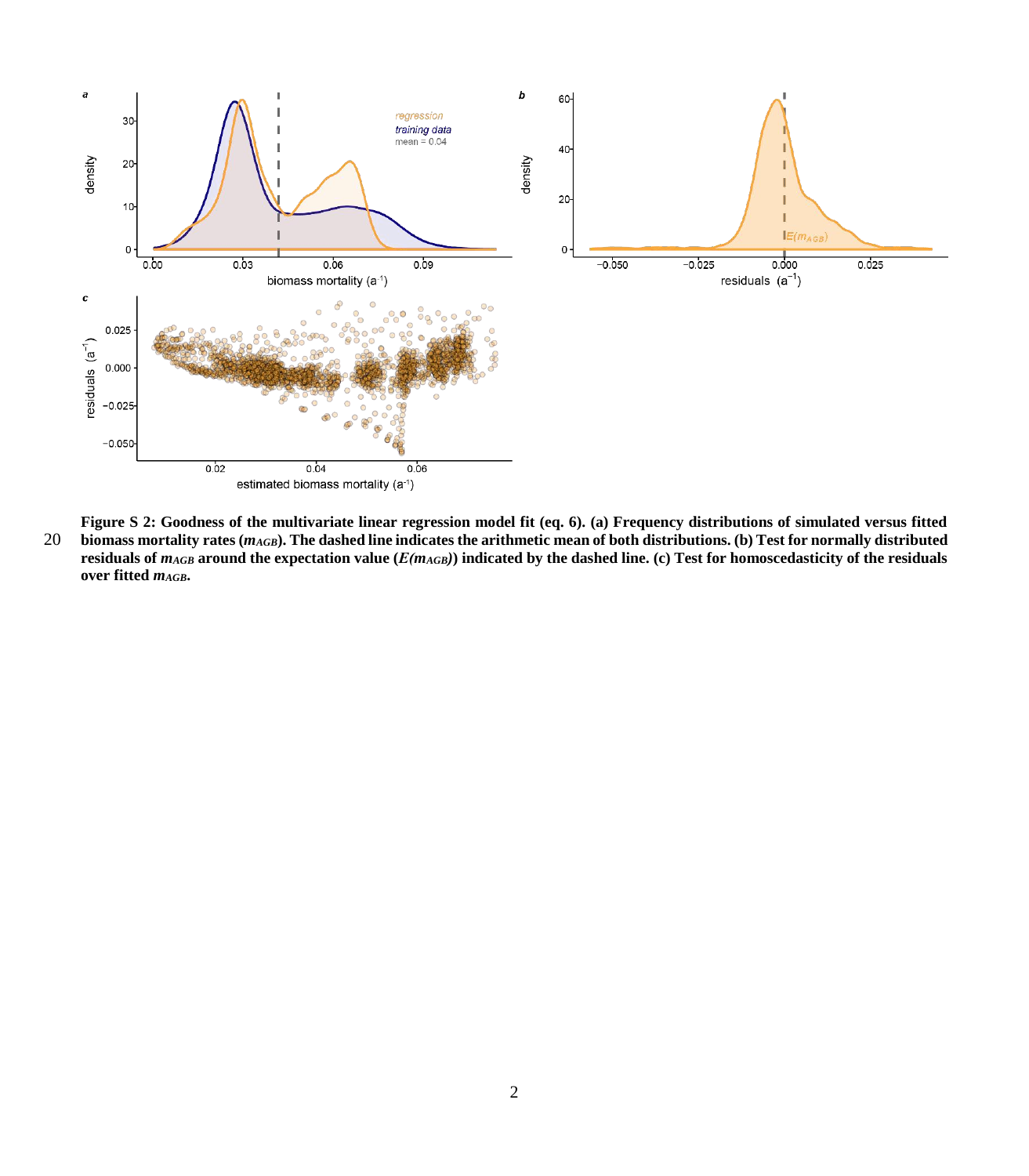

25 **Figure S 3: Input maps for deriving biomass mortality rates for** *Terra Firma* **forests in French Guiana at ~ 2 km resolution using linear regression modelling (eq. 6). (a) 'Simard' map of forest height** (Simard et al., 2011) **and (b) map of leaf area index derived using data from the MCD15A2H Version 6 Moderate Resolution Imaging Spectroradiometer (MODIS) Level 4 in a pixel size of 500 m and averaged then LAI values between 2005-05-20 and 2005-06-23** (Myneni et al., 2015; cf. chap. 2.4)**. (Projection: WGS-84, EPSG: 4326).**

30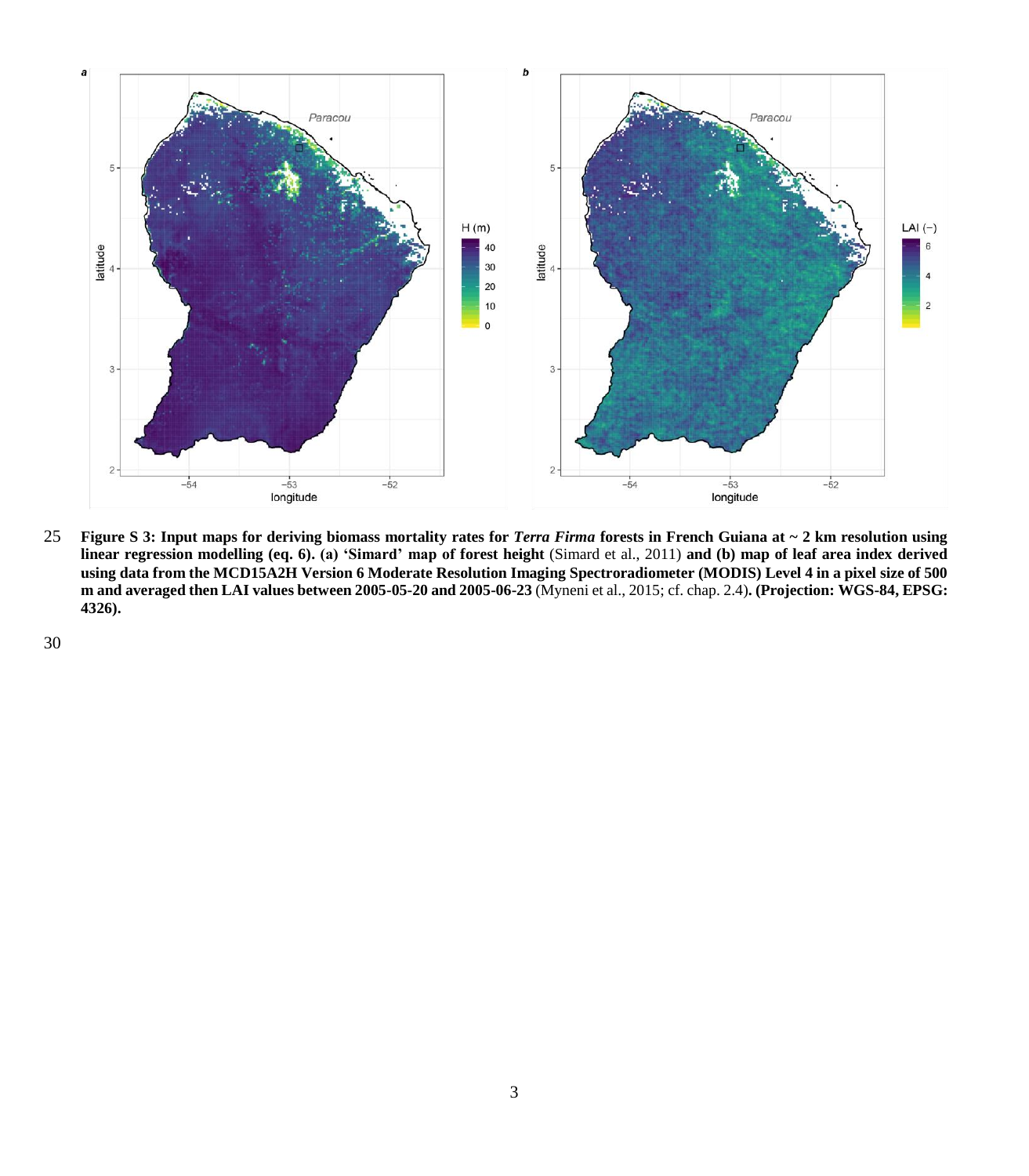

**Figure S 4:** (left) Map of biomass residence time distribution and (right) its histogram in *Terra Firma* forest of French Guiana at  $\sim$ 2 **km resolution. To estimate biomass residence time, remote sensing was combined with a forest model that simulated the forest**  35 **succession. The black square indicates the location of the Paracou site. Leaf area index and forest height were used as proxy variables for the underlying multivariate linear regression. (Projection: WGS-84, EPSG: 4326, τ: biomass residence time (cf. eq. 4)).**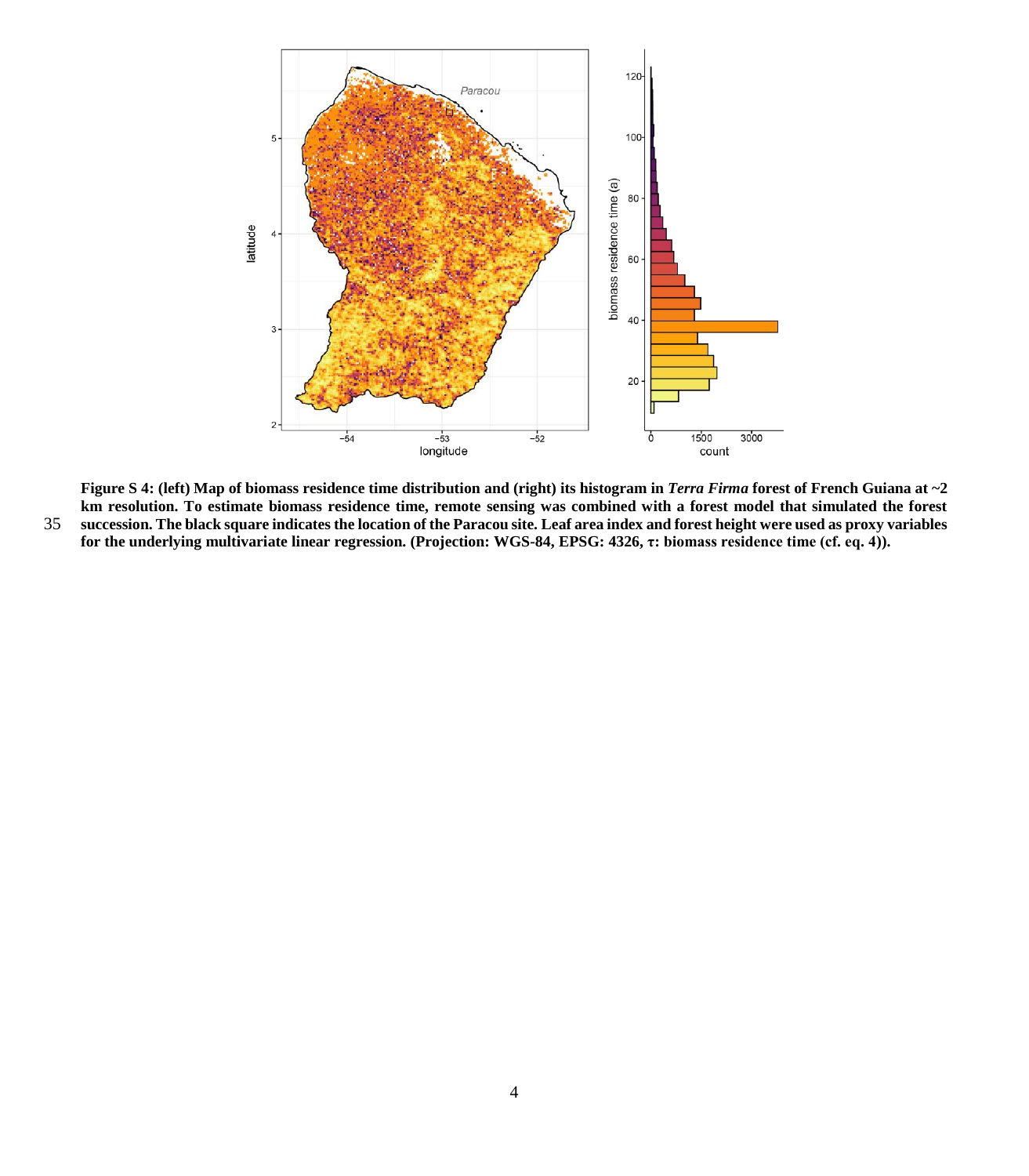

**Figure S 5: Heat map of biomass mortality rates according to the underlying multivariate regression model (cf. eq. 6) on the basis**  40 **of its proxy variables leaf area index and forest height. Black dots represent the training data simulated using the forest model FORMIND. (LAI: leaf area index).**

## **Table S 1: Software used.**

To process the simulation data of FORMIND v3.2 as well as the forest height map and LAI map (Myneni et al., 2015; Simard 45 et al., 2011), version 3.6.2 of the R statistical software (R Core Team, 2019) with the packages 'tidyverse' v1.2.1 (Wickham et al., 2019), 'viridis' (Garnier, 2018), 'broom' (Robinson and Hayes, 2020), 'ggpubr' (Kassambara, 2020), 'data.table' (Dowle and Srinivasan, 2019), 'gdalUtils' (Greenberg and Mattiuzzi, 2020), 'rgeos' (Bivand and Rundel, 2019), and 'raster' (Hijmans, 2020) were used. The FORMIND forest model can be downloaded for free at [www.formind.org.](http://www.formind.org/)

## **References**

50 Bivand, R. and Rundel, C.: rgeos: Interface to Geometry Engine - Open Source ('GEOS'), [online] Available from: https://cran.r-project.org/package=rgeos, 2019.

Dowle, M. and Srinivasan, A.: data.table: Extension of `data.frame`, [online] Available from: https://cran.rproject.org/package=data.table, 2019.

Garnier, S.: viridis: Default Color Maps from "matplotlib," [online] Available from: https://cran.r-project.org/package=viridis, 55 2018.